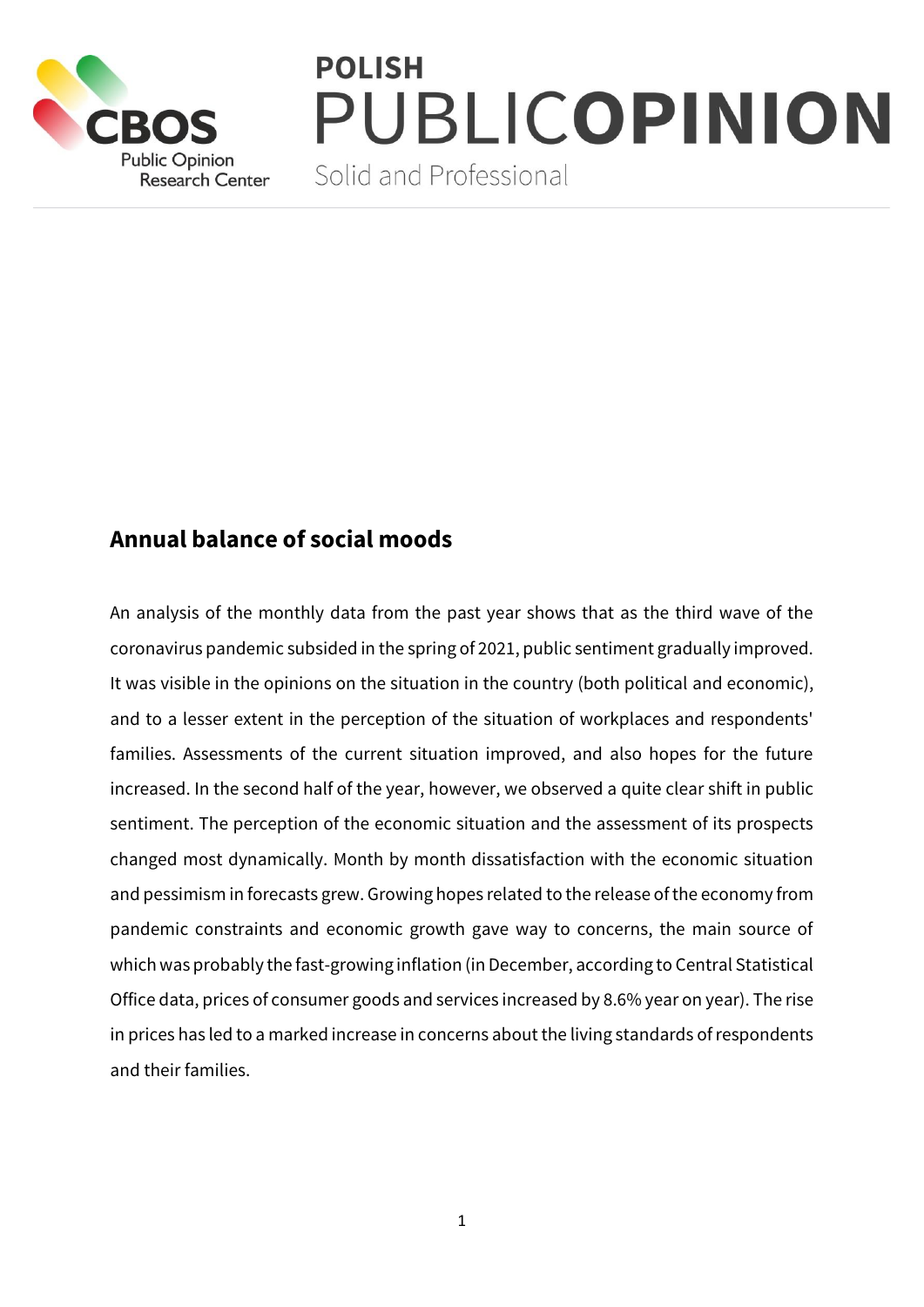#### **Political situation in Poland in 2021**



*Ratings: Mean on a five-point scale from -2 (very bad) to +2 (very good). Forecasts: mean on a five-point scale from -2 (strong deterioration) to +2 (strong improvement)*

#### **Economic situation in Poland in 2021**



*Ratings: Mean on a five-point scale from -2 (very bad) to +2 (very good). Forecasts: mean on a five-point scale from -2 (strong deterioration) to +2 (strong improvement)*

#### **Situation in the workplace in 2021**

*Responses of employees*



*Ratings: Mean on a five-point scale from -2 (very bad) to +2 (very good). Forecasts: mean on a five-point scale from -2 (strong deterioration) to +2 (strong improvement)*